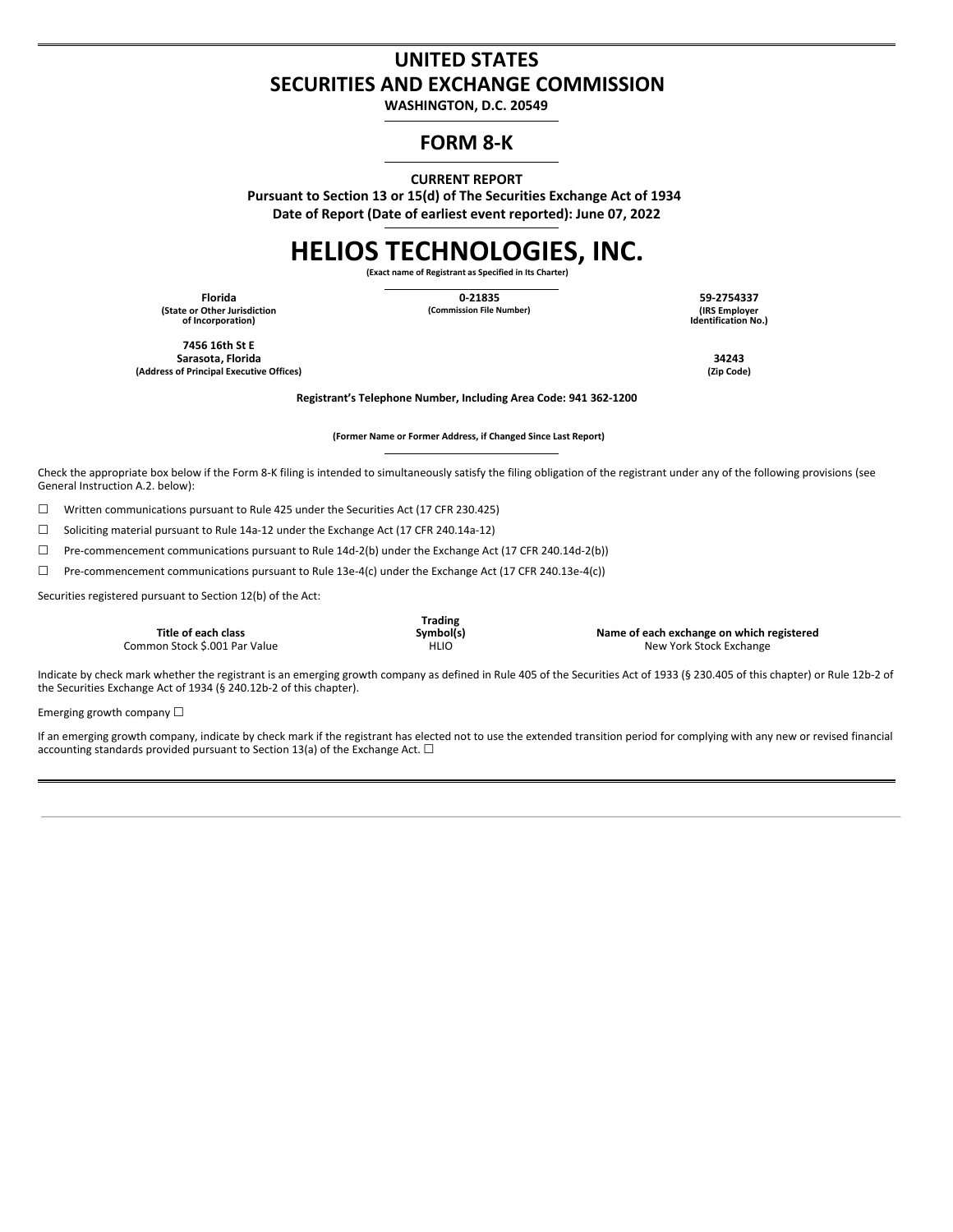#### **Item 5.07 Submission of Matters to a Vote of Security Holders.**

Three proposals described fully in the 2022 Proxy Statement of Helios Technologies, Inc. (the "Company") were presented for approval at the Company's 2022 Annual Meeting of Shareholders (the "Annual Meeting") held on June 7, 2022. As of the record date, 32,485,571 shares of common stock were outstanding and entitled to vote at the Annual Meeting. At the Annual Meeting, 28,747,349 shares of common stock were represented in person or by proxy; therefore, a quorum was present.

The shareholders of the Company voted on the following three matters:

#### **Proposal 1. Election of Directors**

Philippe Lemaitre, Douglas Britt and Diana Sacchi were elected as directors to serve for a term expiring on the date of the Company's 2025 Annual Meeting. Philippe Lemaitre and Douglas Britt were previously elected to serve as directors for a term expiring on the date of the Annual Meeting. All directors serve until their respective successors are elected and qualified or until their earlier resignation, removal from office or death. The votes cast for and withheld were as follows:

| Director          | For        | Against   | Withhold | <b>Broker Non-Votes</b> |
|-------------------|------------|-----------|----------|-------------------------|
| Philippe Lemaitre | 26.114.745 | 1.610.781 | 11.424   | 1.010.399               |
| Douglas Britt     | 26.172.488 | 669.377   | 895.074  | 1.010.409               |
| Diana Sacchi      | 27,710,844 | 15,527    | 10,559   | 1.010.418               |

#### **Proposal 2. Ratification of the Appointment of Independent Registered Public Accounting Firm**

The proposal to ratify the appointment of Grant Thornton LLP as the Company's independent registered public accounting firm to audit the consolidated financial statements of the Company for the year ending December 31, 2022, as disclosed in the Company's 2022 Proxy Statement, received the following votes:

| For                     | 28.663.754 |
|-------------------------|------------|
| Against                 | 79.790     |
| Abstain                 | 3.804      |
| <b>Broker Non-Votes</b> | N/A        |

#### **Proposal 3. Advisory Vote on Executive Compensation**

The proposal to approve, on a non-binding, advisory basis, the compensation of the Company's named executive officers, as disclosed in the Company's 2022 Proxy Statement, received the following votes:

| For                     | 27.087.198 |
|-------------------------|------------|
| Against                 | 601.185    |
| Abstain                 | 48.554     |
| <b>Broker Non-Votes</b> | 1,010,411  |

#### **Item 8.01 Other Events**

On June 8, 2022, the Board of Directors of the Company appointed Ms. Sacchi to serve as a member of its Compensation Committee and its Nominating Committee.